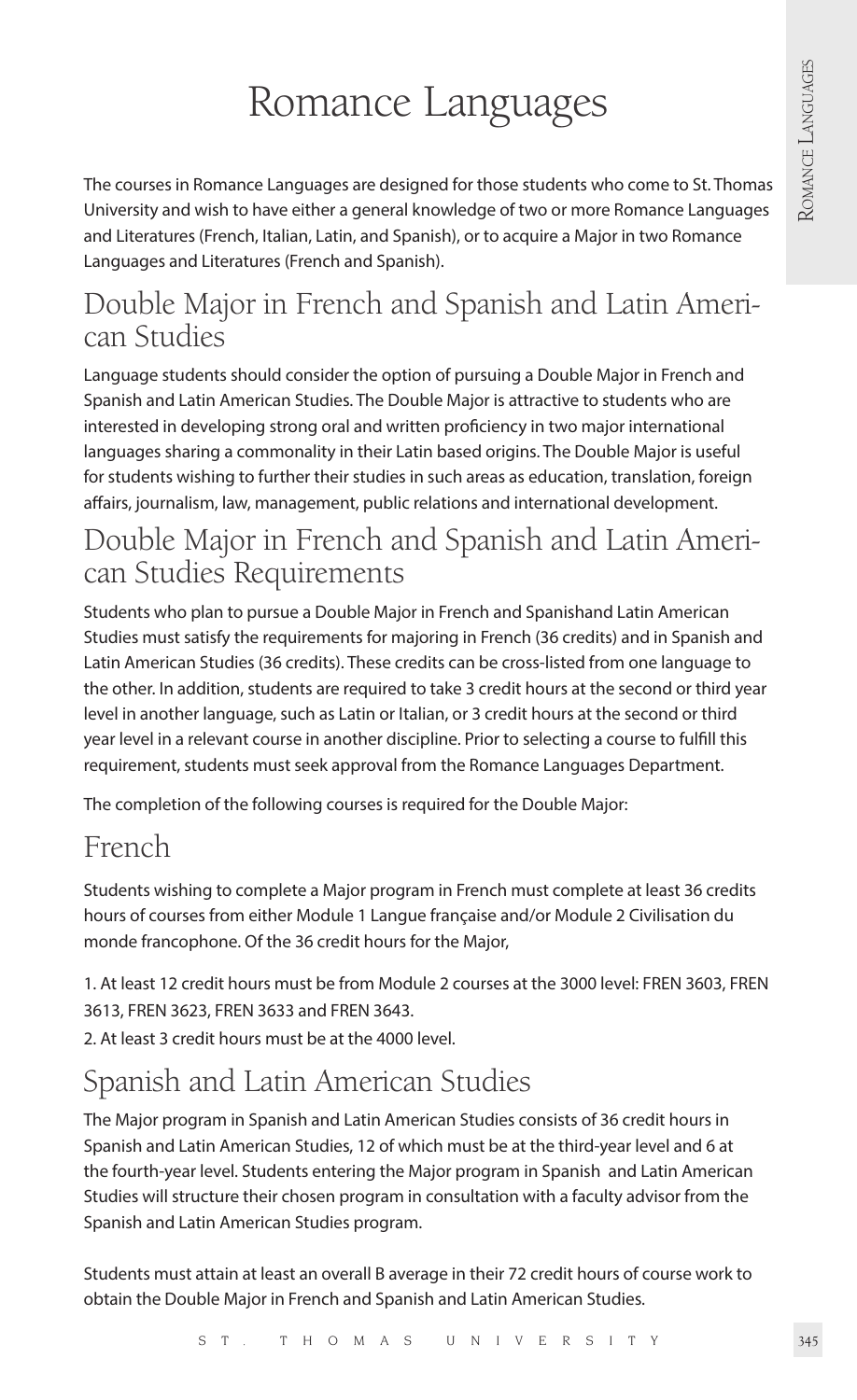## Arabic

#### **ARAB-1013. Beginning Arabic I**

This course assumes no prior knowledge of Arabic. The course provides an introduction to standard Arabic writing and sound systems. It aims to provide basic proficiency in speaking, reading, writing and understanding the language.

#### **ARAB-1023. Beginning Arabic II**

Arabic is an important language with a rich cultural history. More than 150 million people speak Arabic today, and most of them reside in the Middle East and North Africa. However, Arabic speakers also constitute a wider global community since Arabic is the language of the Qu'ran (Koran), the holy book of the world's roughly 1.5 billion Muslims. In addition, Arabic has had considerable linguistic influence since many other tongues have adopted its script, including Persian, Urdu, Malay, and (until the 1920s) Turkish.

### Italian

#### **ITAL-1006. Introduction to Italian**

Introduction to the Italian Language. Phonetics, oral training, and conversation. Basic grammar with oral and written exercises. Basic reading and composition. Introduction to Italian civilization with the aid of audio-visual techniques.

#### **ITAL-2013. Intermediate Italian I**

This course proceeds to further develop the acquisition of grammar, vocabulary, and language skills. The practice of listening, speaking, reading, and writing will give students the opportunity to improve their use of the language. Aspects of Italian culture are presented through audio-visual aids in order to enhance the connection to the learning language process.

#### **ITAL-2023. Introduction to Italian Literature**

This course provides an outline of Italian literature from its origins to the present day. It examines literary movements and their background, with a study of some of the field's major representatives. Emphasis is placed on reading, understanding, and analysing selections from Italian literary texts.

#### **ITAL 2033. Travel-Study: Introduction to Italian Literature & Civilization**

This study tour of Italy offers a harmonious blend of language, culture and countryside. It presents an overview of Italian civilization from its origins to the present day. Topics to be examined include major Italian literary and artistic movements with a study of some major representatives. Highlights encompass visiting various Italian cities and experiencing a unique immersion into Italian art, architecture, cuisine, literature, history, religion, music, fashion, and current events.

#### **ITAL-2043. Intermediate Italian II**

This course is the continuation of Intermediate Italian I. Written assignments will improve the accuracy of grammatical structures. Conversation and oral exercises will enhance the student's ability to interact in a communicative environment.

#### **ITAL-3043. Italian Cinema**

This course uses film as a starting point for the refinement of students' reading, writing and speaking skills in Italian. Students will enrich their vocabulary and strengthen their use of